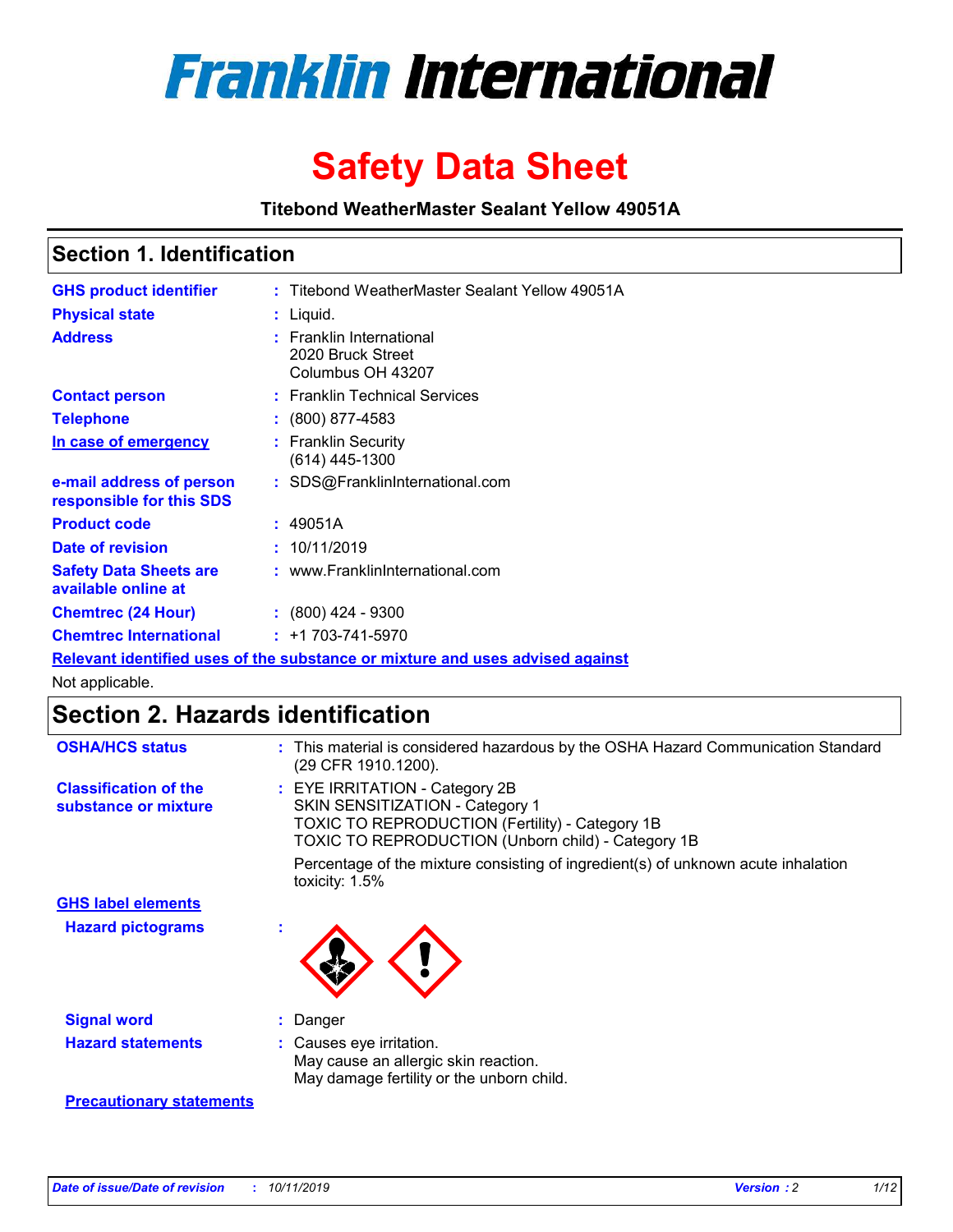### **Section 2. Hazards identification**

| <b>Prevention</b>                          | : Obtain special instructions before use. Do not handle until all safety precautions have<br>been read and understood. Wear protective gloves. Wear eye or face protection.<br>Wear protective clothing. Avoid breathing vapor. Wash hands thoroughly after handling.<br>Contaminated work clothing must not be allowed out of the workplace.                                                        |
|--------------------------------------------|------------------------------------------------------------------------------------------------------------------------------------------------------------------------------------------------------------------------------------------------------------------------------------------------------------------------------------------------------------------------------------------------------|
| <b>Response</b>                            | : IF exposed or concerned: Get medical attention. IF ON SKIN: Wash with plenty of<br>soap and water. Wash contaminated clothing before reuse. If skin irritation or rash<br>occurs: Get medical attention. IF IN EYES: Rinse cautiously with water for several<br>minutes. Remove contact lenses, if present and easy to do. Continue rinsing. If eye<br>irritation persists: Get medical attention. |
| <b>Storage</b>                             | : Store locked up.                                                                                                                                                                                                                                                                                                                                                                                   |
| <b>Disposal</b>                            | : Dispose of contents and container in accordance with all local, regional, national and<br>international regulations.                                                                                                                                                                                                                                                                               |
| <b>Hazards not otherwise</b><br>classified | : Product generates methanol during cure.                                                                                                                                                                                                                                                                                                                                                            |
|                                            |                                                                                                                                                                                                                                                                                                                                                                                                      |

### **Section 3. Composition/information on ingredients**

| <b>Substance/mixture</b><br>Mixture                  |                   |                     |
|------------------------------------------------------|-------------------|---------------------|
| Ingredient name                                      | $\frac{9}{6}$     | <b>CAS number</b>   |
| 3-aminopropyltriethoxysilane<br>Dibutyltin dilaurate | l≤3<br>$\leq 0.3$ | 919-30-2<br>77-58-7 |

Any concentration shown as a range is to protect confidentiality or is due to batch variation.

**There are no additional ingredients present which, within the current knowledge of the supplier and in the concentrations applicable, are classified as hazardous to health or the environment and hence require reporting in this section.**

**Occupational exposure limits, if available, are listed in Section 8.**

### **Section 4. First aid measures**

| <b>Description of necessary first aid measures</b> |                                                                                                                                                                                                                                                                                                                                                                                                                                                                                                                                                                                                                                                                                                                                                                           |  |  |  |
|----------------------------------------------------|---------------------------------------------------------------------------------------------------------------------------------------------------------------------------------------------------------------------------------------------------------------------------------------------------------------------------------------------------------------------------------------------------------------------------------------------------------------------------------------------------------------------------------------------------------------------------------------------------------------------------------------------------------------------------------------------------------------------------------------------------------------------------|--|--|--|
| <b>Eye contact</b>                                 | : Immediately flush eyes with plenty of water, occasionally lifting the upper and lower<br>eyelids. Check for and remove any contact lenses. Continue to rinse for at least 10<br>minutes. If irritation persists, get medical attention.                                                                                                                                                                                                                                                                                                                                                                                                                                                                                                                                 |  |  |  |
| <b>Inhalation</b>                                  | : Remove victim to fresh air and keep at rest in a position comfortable for breathing. If<br>not breathing, if breathing is irregular or if respiratory arrest occurs, provide artificial<br>respiration or oxygen by trained personnel. It may be dangerous to the person providing<br>aid to give mouth-to-mouth resuscitation. Get medical attention. If unconscious, place<br>in recovery position and get medical attention immediately. Maintain an open airway.<br>Loosen tight clothing such as a collar, tie, belt or waistband. In case of inhalation of<br>decomposition products in a fire, symptoms may be delayed. The exposed person may<br>need to be kept under medical surveillance for 48 hours.                                                       |  |  |  |
| <b>Skin contact</b>                                | : Wash with plenty of soap and water. Remove contaminated clothing and shoes. Wash<br>contaminated clothing thoroughly with water before removing it, or wear gloves.<br>Continue to rinse for at least 10 minutes. Get medical attention. In the event of any<br>complaints or symptoms, avoid further exposure. Wash clothing before reuse. Clean<br>shoes thoroughly before reuse.                                                                                                                                                                                                                                                                                                                                                                                     |  |  |  |
| <b>Ingestion</b>                                   | : Wash out mouth with water. Remove dentures if any. Remove victim to fresh air and<br>keep at rest in a position comfortable for breathing. If material has been swallowed and<br>the exposed person is conscious, give small quantities of water to drink. Stop if the<br>exposed person feels sick as vomiting may be dangerous. Do not induce vomiting<br>unless directed to do so by medical personnel. If vomiting occurs, the head should be<br>kept low so that vomit does not enter the lungs. Get medical attention. Never give<br>anything by mouth to an unconscious person. If unconscious, place in recovery position<br>and get medical attention immediately. Maintain an open airway. Loosen tight clothing<br>such as a collar, tie, belt or waistband. |  |  |  |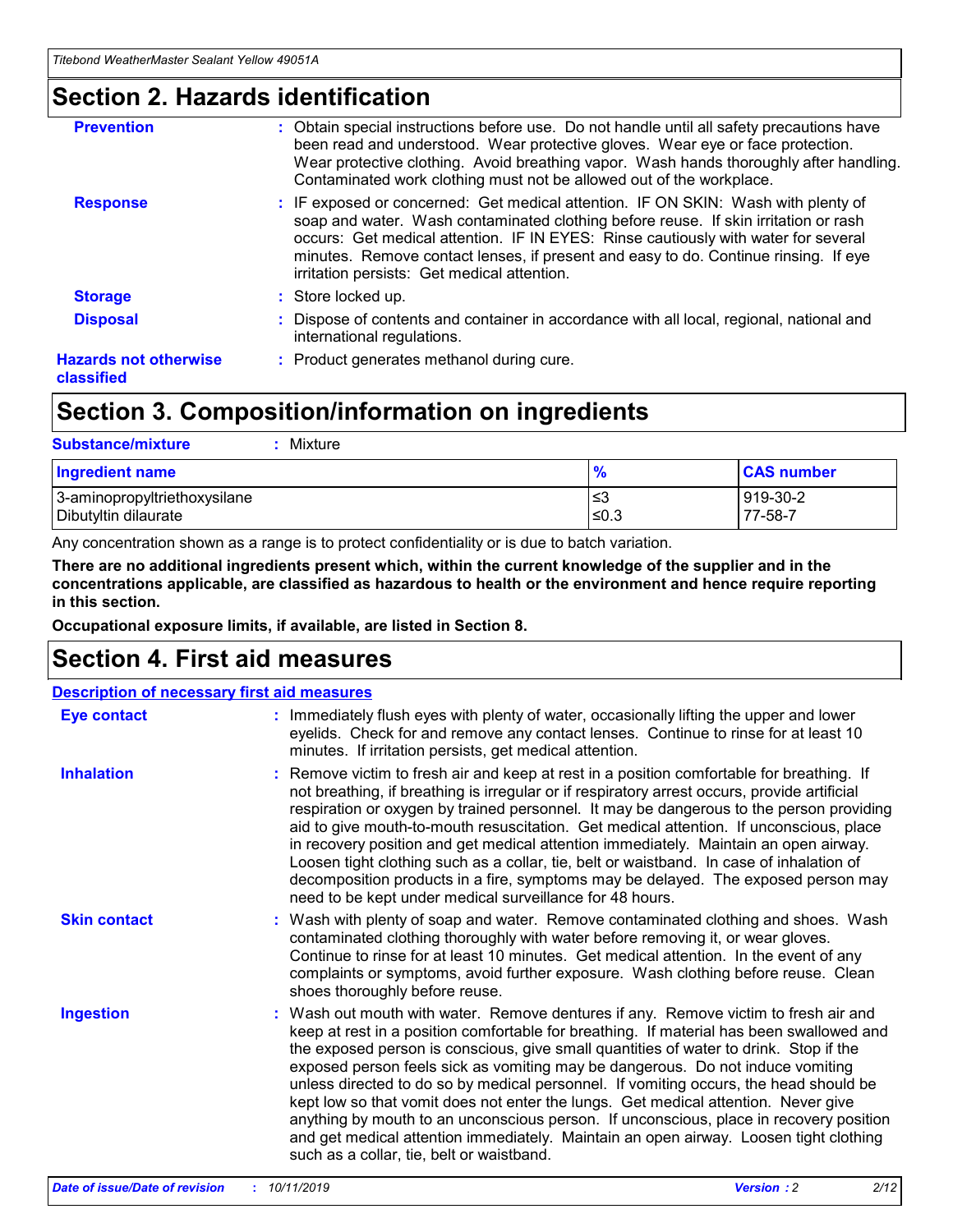## **Section 4. First aid measures**

| Most important symptoms/effects, acute and delayed                                                       |                                                                                                                             |                                                                                                                                                                                                                                                                                                                                                                                                                 |  |  |
|----------------------------------------------------------------------------------------------------------|-----------------------------------------------------------------------------------------------------------------------------|-----------------------------------------------------------------------------------------------------------------------------------------------------------------------------------------------------------------------------------------------------------------------------------------------------------------------------------------------------------------------------------------------------------------|--|--|
| <b>Potential acute health effects</b>                                                                    |                                                                                                                             |                                                                                                                                                                                                                                                                                                                                                                                                                 |  |  |
| <b>Eye contact</b>                                                                                       | : May cause eye irritation.                                                                                                 |                                                                                                                                                                                                                                                                                                                                                                                                                 |  |  |
| <b>Inhalation</b>                                                                                        |                                                                                                                             | : No known significant effects or critical hazards.                                                                                                                                                                                                                                                                                                                                                             |  |  |
| <b>Skin contact</b>                                                                                      |                                                                                                                             | : May cause skin irritation.                                                                                                                                                                                                                                                                                                                                                                                    |  |  |
| <b>Ingestion</b>                                                                                         |                                                                                                                             | : No known significant effects or critical hazards.                                                                                                                                                                                                                                                                                                                                                             |  |  |
| <b>Over-exposure signs/symptoms</b>                                                                      |                                                                                                                             |                                                                                                                                                                                                                                                                                                                                                                                                                 |  |  |
| <b>Eye contact</b><br>: Adverse symptoms may include the following:<br>irritation<br>watering<br>redness |                                                                                                                             |                                                                                                                                                                                                                                                                                                                                                                                                                 |  |  |
| <b>Inhalation</b>                                                                                        |                                                                                                                             | : Adverse symptoms may include the following:<br>reduced fetal weight<br>increase in fetal deaths<br>skeletal malformations                                                                                                                                                                                                                                                                                     |  |  |
| <b>Skin contact</b>                                                                                      |                                                                                                                             | : Adverse symptoms may include the following:<br>irritation<br>redness<br>reduced fetal weight<br>increase in fetal deaths<br>skeletal malformations                                                                                                                                                                                                                                                            |  |  |
| <b>Ingestion</b>                                                                                         | : Adverse symptoms may include the following:<br>reduced fetal weight<br>increase in fetal deaths<br>skeletal malformations |                                                                                                                                                                                                                                                                                                                                                                                                                 |  |  |
| <b>Indication of immediate medical attention and special treatment needed, if necessary</b>              |                                                                                                                             |                                                                                                                                                                                                                                                                                                                                                                                                                 |  |  |
| <b>Notes to physician</b>                                                                                |                                                                                                                             | : In case of inhalation of decomposition products in a fire, symptoms may be delayed.<br>The exposed person may need to be kept under medical surveillance for 48 hours.                                                                                                                                                                                                                                        |  |  |
| <b>Specific treatments</b>                                                                               |                                                                                                                             | : No specific treatment.                                                                                                                                                                                                                                                                                                                                                                                        |  |  |
| <b>Protection of first-aiders</b>                                                                        |                                                                                                                             | : No action shall be taken involving any personal risk or without suitable training. If it is<br>suspected that fumes are still present, the rescuer should wear an appropriate mask or<br>self-contained breathing apparatus. It may be dangerous to the person providing aid to<br>give mouth-to-mouth resuscitation. Wash contaminated clothing thoroughly with water<br>before removing it, or wear gloves. |  |  |

**See toxicological information (Section 11)**

### **Section 5. Fire-fighting measures**

| <b>Extinguishing media</b>                             |                                                                                                                                                                                                     |
|--------------------------------------------------------|-----------------------------------------------------------------------------------------------------------------------------------------------------------------------------------------------------|
| <b>Suitable extinguishing</b><br>media                 | : Use an extinguishing agent suitable for the surrounding fire.                                                                                                                                     |
| <b>Unsuitable extinguishing</b><br>media               | : None known.                                                                                                                                                                                       |
| <b>Specific hazards arising</b><br>from the chemical   | : In a fire or if heated, a pressure increase will occur and the container may burst.                                                                                                               |
| <b>Hazardous thermal</b><br>decomposition products     | : Decomposition products may include the following materials:<br>carbon dioxide<br>carbon monoxide<br>nitrogen oxides<br>metal oxide/oxides                                                         |
| <b>Special protective actions</b><br>for fire-fighters | : Promptly isolate the scene by removing all persons from the vicinity of the incident if<br>there is a fire. No action shall be taken involving any personal risk or without suitable<br>training. |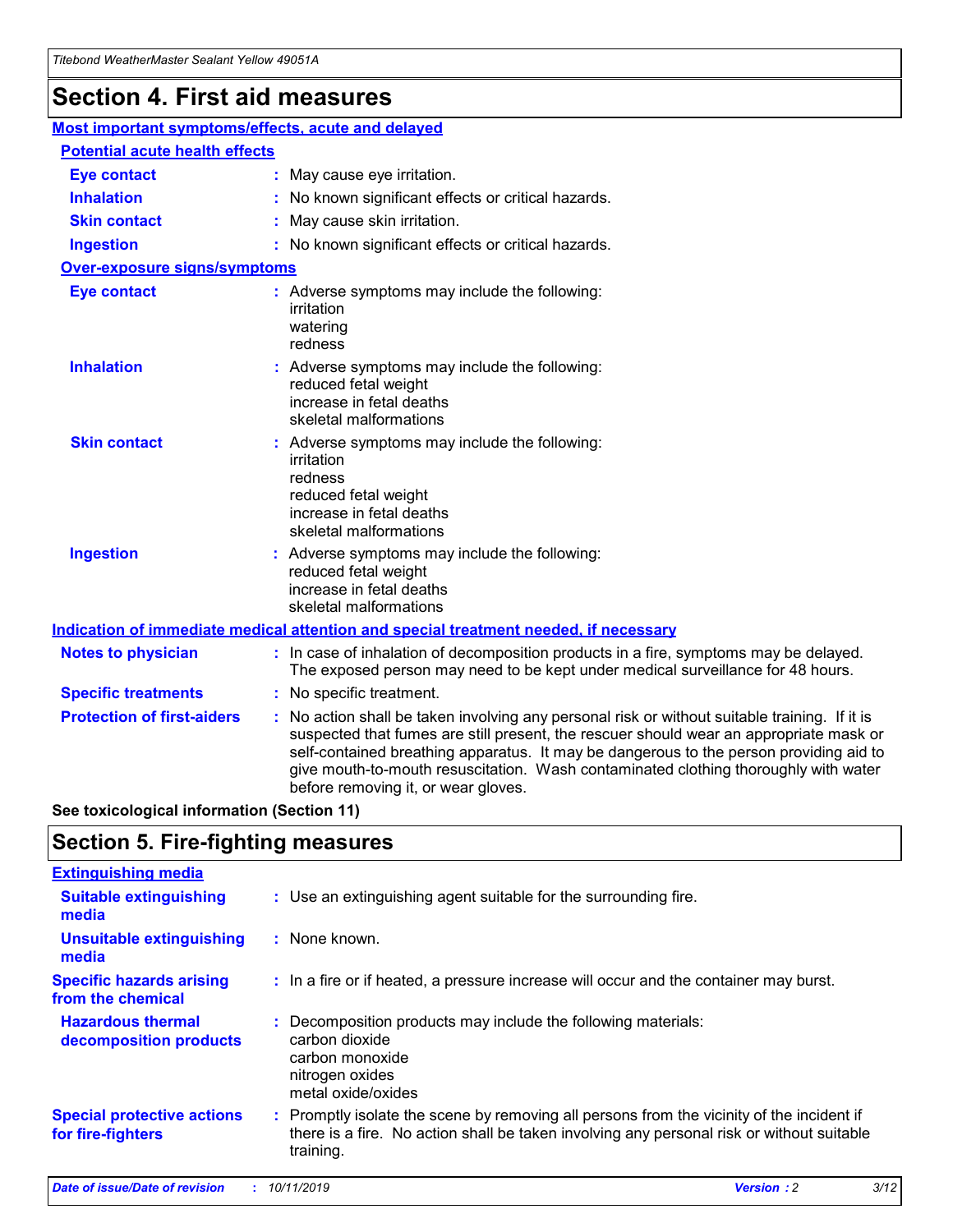### **Section 5. Fire-fighting measures**

**Special protective equipment for fire-fighters** Fire-fighters should wear appropriate protective equipment and self-contained breathing **:** apparatus (SCBA) with a full face-piece operated in positive pressure mode.

### **Section 6. Accidental release measures**

#### **Personal precautions, protective equipment and emergency procedures**

| For non-emergency<br>personnel                               | : No action shall be taken involving any personal risk or without suitable training.<br>Evacuate surrounding areas. Keep unnecessary and unprotected personnel from<br>entering. Do not touch or walk through spilled material. Avoid breathing vapor or mist.<br>Provide adequate ventilation. Wear appropriate respirator when ventilation is<br>inadequate. Put on appropriate personal protective equipment.                                                                                                                                                                                                                                                                                             |
|--------------------------------------------------------------|--------------------------------------------------------------------------------------------------------------------------------------------------------------------------------------------------------------------------------------------------------------------------------------------------------------------------------------------------------------------------------------------------------------------------------------------------------------------------------------------------------------------------------------------------------------------------------------------------------------------------------------------------------------------------------------------------------------|
| For emergency responders                                     | : If specialized clothing is required to deal with the spillage, take note of any information in<br>Section 8 on suitable and unsuitable materials. See also the information in "For non-<br>emergency personnel".                                                                                                                                                                                                                                                                                                                                                                                                                                                                                           |
| <b>Environmental precautions</b>                             | : Avoid dispersal of spilled material and runoff and contact with soil, waterways, drains<br>and sewers. Inform the relevant authorities if the product has caused environmental<br>pollution (sewers, waterways, soil or air).                                                                                                                                                                                                                                                                                                                                                                                                                                                                              |
| <b>Methods and materials for containment and cleaning up</b> |                                                                                                                                                                                                                                                                                                                                                                                                                                                                                                                                                                                                                                                                                                              |
| <b>Small spill</b>                                           | : Stop leak if without risk. Move containers from spill area. Dilute with water and mop up<br>if water-soluble. Alternatively, or if water-insoluble, absorb with an inert dry material and<br>place in an appropriate waste disposal container. Dispose of via a licensed waste<br>disposal contractor.                                                                                                                                                                                                                                                                                                                                                                                                     |
| <b>Large spill</b>                                           | : Stop leak if without risk. Move containers from spill area. Approach release from<br>upwind. Prevent entry into sewers, water courses, basements or confined areas. Wash<br>spillages into an effluent treatment plant or proceed as follows. Contain and collect<br>spillage with non-combustible, absorbent material e.g. sand, earth, vermiculite or<br>diatomaceous earth and place in container for disposal according to local regulations<br>(see Section 13). Dispose of via a licensed waste disposal contractor. Contaminated<br>absorbent material may pose the same hazard as the spilled product. Note: see<br>Section 1 for emergency contact information and Section 13 for waste disposal. |

### **Section 7. Handling and storage**

| <b>Precautions for safe handling</b>                                             |                                                                                                                                                                                                                                                                                                                                                                                                                                                                                                                                                                                                                                                                                                                                                                                                                                                  |
|----------------------------------------------------------------------------------|--------------------------------------------------------------------------------------------------------------------------------------------------------------------------------------------------------------------------------------------------------------------------------------------------------------------------------------------------------------------------------------------------------------------------------------------------------------------------------------------------------------------------------------------------------------------------------------------------------------------------------------------------------------------------------------------------------------------------------------------------------------------------------------------------------------------------------------------------|
| <b>Protective measures</b>                                                       | : Put on appropriate personal protective equipment (see Section 8). Persons with a<br>history of skin sensitization problems should not be employed in any process in which<br>this product is used. Avoid exposure - obtain special instructions before use. Avoid<br>exposure during pregnancy. Do not handle until all safety precautions have been read<br>and understood. Do not get in eyes or on skin or clothing. Do not ingest. Avoid<br>breathing vapor or mist. If during normal use the material presents a respiratory hazard,<br>use only with adequate ventilation or wear appropriate respirator. Keep in the original<br>container or an approved alternative made from a compatible material, kept tightly<br>closed when not in use. Empty containers retain product residue and can be hazardous.<br>Do not reuse container. |
| <b>Advice on general</b><br>occupational hygiene                                 | : Eating, drinking and smoking should be prohibited in areas where this material is<br>handled, stored and processed. Workers should wash hands and face before eating,<br>drinking and smoking. Remove contaminated clothing and protective equipment before<br>entering eating areas. See also Section 8 for additional information on hygiene<br>measures.                                                                                                                                                                                                                                                                                                                                                                                                                                                                                    |
| <b>Conditions for safe storage,</b><br>including any<br><b>incompatibilities</b> | Store between the following temperatures: 0 to 120°C (32 to 248°F). Store in<br>accordance with local regulations. Store in original container protected from direct<br>sunlight in a dry, cool and well-ventilated area, away from incompatible materials (see<br>Section 10) and food and drink. Store locked up. Keep container tightly closed and<br>sealed until ready for use. Containers that have been opened must be carefully<br>resealed and kept upright to prevent leakage. Do not store in unlabeled containers.<br>Use appropriate containment to avoid environmental contamination. See Section 10 for<br>incompatible materials before handling or use.                                                                                                                                                                         |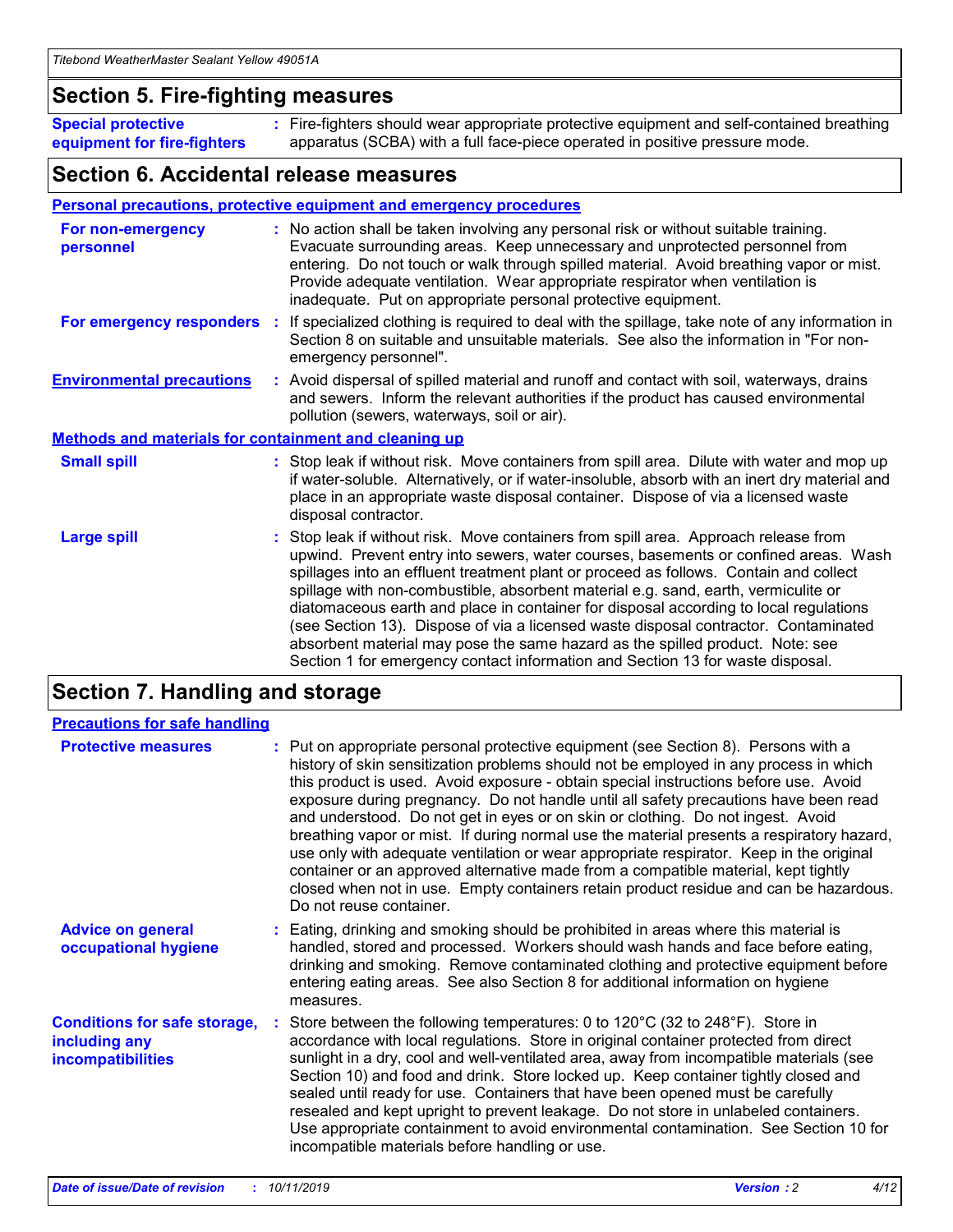## **Section 8. Exposure controls/personal protection**

#### **Control parameters**

#### **Occupational exposure limits**

| <b>Ingredient name</b>                               |    |                                          | <b>Exposure limits</b>                                                                                                                                                                                                                                                                                                                                                                                                                                                                                                                                                                                                 |
|------------------------------------------------------|----|------------------------------------------|------------------------------------------------------------------------------------------------------------------------------------------------------------------------------------------------------------------------------------------------------------------------------------------------------------------------------------------------------------------------------------------------------------------------------------------------------------------------------------------------------------------------------------------------------------------------------------------------------------------------|
| 3-aminopropyltriethoxysilane<br>Dibutyltin dilaurate |    |                                          | None.<br>ACGIH TLV (United States, 3/2019). Absorbed through skin.<br>Notes: as Sn<br>TWA: 0.1 mg/m <sup>3</sup> , (as Sn) 8 hours.<br>STEL: 0.2 mg/m <sup>3</sup> , (as Sn) 15 minutes.<br>NIOSH REL (United States, 10/2016). Absorbed through skin.<br>Notes: as Sn<br>TWA: 0.1 mg/m <sup>3</sup> , (as Sn) 10 hours.<br>OSHA PEL (United States, 5/2018). Notes: as Sn<br>TWA: $0.1 \text{ mg/m}^3$ , (as Sn) 8 hours.<br>OSHA PEL 1989 (United States, 3/1989). Absorbed through skin.<br>Notes: measured as Sn<br>TWA: 0.1 mg/m <sup>3</sup> , (measured as Sn) 8 hours. Form: Organic                           |
| <b>Appropriate engineering</b><br>controls           |    |                                          | : If user operations generate dust, fumes, gas, vapor or mist, use process enclosures,<br>local exhaust ventilation or other engineering controls to keep worker exposure to<br>airborne contaminants below any recommended or statutory limits.                                                                                                                                                                                                                                                                                                                                                                       |
| <b>Environmental exposure</b><br><b>controls</b>     |    |                                          | Emissions from ventilation or work process equipment should be checked to ensure<br>they comply with the requirements of environmental protection legislation. In some<br>cases, fume scrubbers, filters or engineering modifications to the process equipment<br>will be necessary to reduce emissions to acceptable levels.                                                                                                                                                                                                                                                                                          |
| <b>Individual protection measures</b>                |    |                                          |                                                                                                                                                                                                                                                                                                                                                                                                                                                                                                                                                                                                                        |
| <b>Hygiene measures</b>                              |    |                                          | : Wash hands, forearms and face thoroughly after handling chemical products, before<br>eating, smoking and using the lavatory and at the end of the working period.<br>Appropriate techniques should be used to remove potentially contaminated clothing.<br>Contaminated work clothing should not be allowed out of the workplace. Wash<br>contaminated clothing before reusing. Ensure that eyewash stations and safety<br>showers are close to the workstation location.                                                                                                                                            |
| <b>Eye/face protection</b>                           |    |                                          | : Safety eyewear complying with an approved standard should be used when a risk<br>assessment indicates this is necessary to avoid exposure to liquid splashes, mists,<br>gases or dusts. If contact is possible, the following protection should be worn, unless<br>the assessment indicates a higher degree of protection: chemical splash goggles.                                                                                                                                                                                                                                                                  |
| <b>Skin protection</b>                               |    |                                          |                                                                                                                                                                                                                                                                                                                                                                                                                                                                                                                                                                                                                        |
| <b>Hand protection</b>                               |    |                                          | : Chemical-resistant, impervious gloves complying with an approved standard should be<br>worn at all times when handling chemical products if a risk assessment indicates this is<br>necessary. Considering the parameters specified by the glove manufacturer, check<br>during use that the gloves are still retaining their protective properties. It should be<br>noted that the time to breakthrough for any glove material may be different for different<br>glove manufacturers. In the case of mixtures, consisting of several substances, the<br>protection time of the gloves cannot be accurately estimated. |
| <b>Body protection</b>                               |    | handling this product.                   | Personal protective equipment for the body should be selected based on the task being<br>performed and the risks involved and should be approved by a specialist before                                                                                                                                                                                                                                                                                                                                                                                                                                                |
| <b>Other skin protection</b>                         |    | specialist before handling this product. | : Appropriate footwear and any additional skin protection measures should be selected<br>based on the task being performed and the risks involved and should be approved by a                                                                                                                                                                                                                                                                                                                                                                                                                                          |
| <b>Respiratory protection</b>                        | ÷. | aspects of use.                          | Based on the hazard and potential for exposure, select a respirator that meets the<br>appropriate standard or certification. Respirators must be used according to a<br>respiratory protection program to ensure proper fitting, training, and other important                                                                                                                                                                                                                                                                                                                                                         |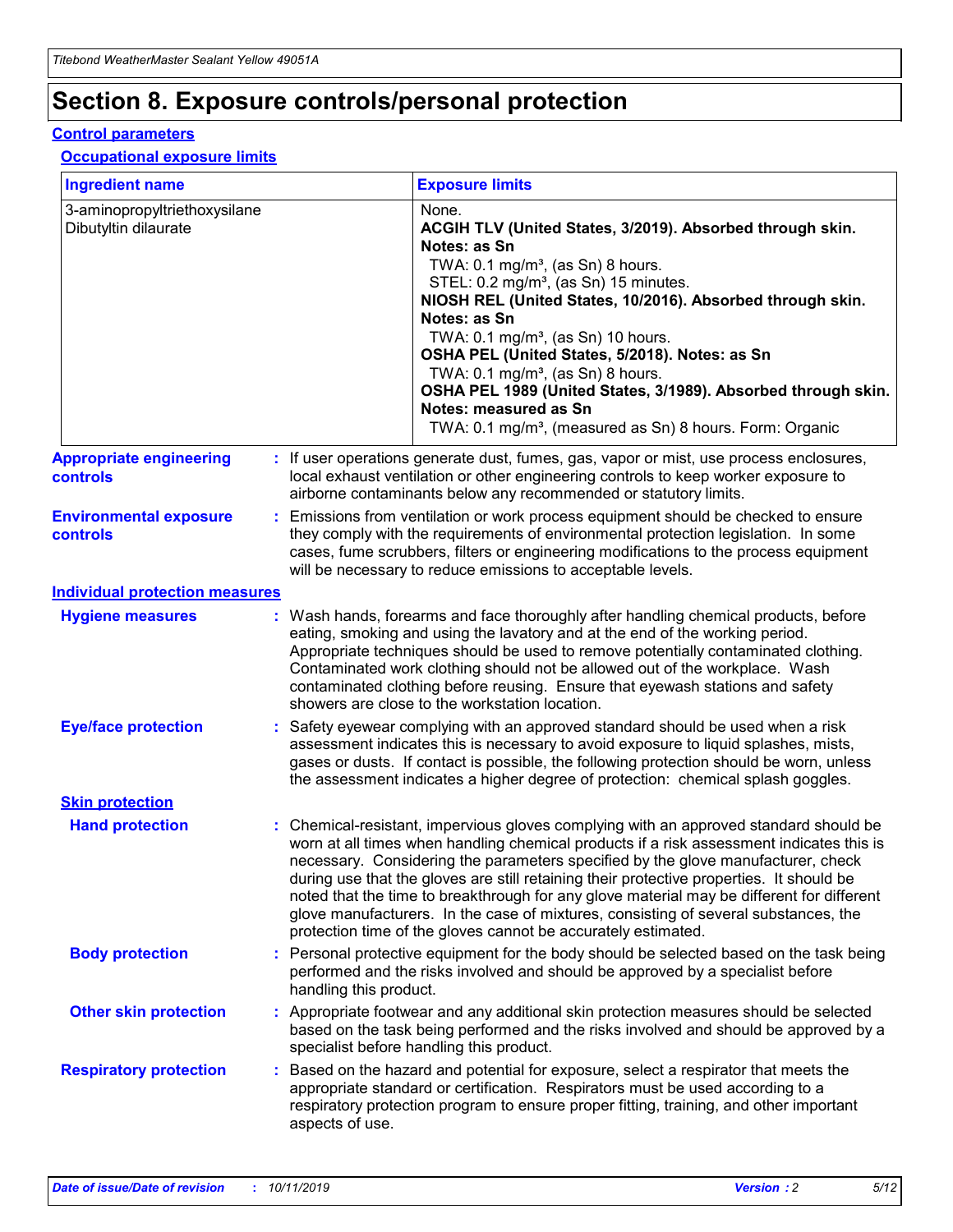### **Section 9. Physical and chemical properties**

#### **Appearance**

| <b>Physical state</b>                             | : Liquid. [Paste.]                                                |
|---------------------------------------------------|-------------------------------------------------------------------|
| <b>Color</b>                                      | Yellow.                                                           |
| Odor                                              | None [Slight]                                                     |
| <b>Odor threshold</b>                             | : Not available.                                                  |
| рH                                                | : Not applicable.                                                 |
| <b>Melting point</b>                              | : Not available.                                                  |
| <b>Boiling point</b>                              | : $>100^{\circ}$ C ( $>212^{\circ}$ F)                            |
| <b>Flash point</b>                                | : Closed cup: >200°C (>392°F) [Setaflash.]                        |
| <b>Evaporation rate</b>                           | $:$ <1 (butyl acetate = 1)                                        |
| <b>Flammability (solid, gas)</b>                  | : Not available.                                                  |
| Lower and upper explosive<br>(flammable) limits   | : Not available.                                                  |
| <b>VOC (less water, less</b><br>exempt solvents)  | $: 0$ g/l                                                         |
| <b>Volatility</b>                                 | $: 0\%$ (w/w)                                                     |
| <b>Vapor density</b>                              | : Not available.                                                  |
| <b>Relative density</b>                           | : 1.4329                                                          |
| <b>Solubility</b>                                 | : Insoluble in the following materials: cold water and hot water. |
| <b>Solubility in water</b>                        | : Not available.                                                  |
| <b>Partition coefficient: n-</b><br>octanol/water | : Not available.                                                  |
| <b>Auto-ignition temperature</b>                  | $:$ Not available.                                                |
| <b>Decomposition temperature</b>                  | : Not available.                                                  |
| <b>Viscosity</b>                                  | : Not available.                                                  |

### **Section 10. Stability and reactivity**

| <b>Reactivity</b>                            |    | : No specific test data related to reactivity available for this product or its ingredients.            |
|----------------------------------------------|----|---------------------------------------------------------------------------------------------------------|
| <b>Chemical stability</b>                    |    | : The product is stable.                                                                                |
| <b>Possibility of hazardous</b><br>reactions |    | : Under normal conditions of storage and use, hazardous reactions will not occur.                       |
| <b>Conditions to avoid</b>                   |    | : No specific data.                                                                                     |
| <b>Incompatible materials</b>                | ٠. | No specific data.                                                                                       |
| <b>Hazardous decomposition</b><br>products   | ÷. | Under normal conditions of storage and use, hazardous decomposition products should<br>not be produced. |

### **Section 11. Toxicological information**

### **Information on toxicological effects**

#### **Acute toxicity**

| <b>Product/ingredient name</b> | <b>Result</b>           | <b>Species</b> | <b>Dose</b>                | <b>Exposure</b> |
|--------------------------------|-------------------------|----------------|----------------------------|-----------------|
| 3-aminopropyltriethoxysilane   | <b>ILD50 Dermal</b>     | Rabbit         | 4.29 g/kg                  |                 |
| Dibutyltin dilaurate           | ILD50 Oral<br>LD50 Oral | Rat<br>Rat     | $1.57$ g/kg<br>175 $mg/kg$ |                 |
|                                |                         |                |                            |                 |

**Irritation/Corrosion**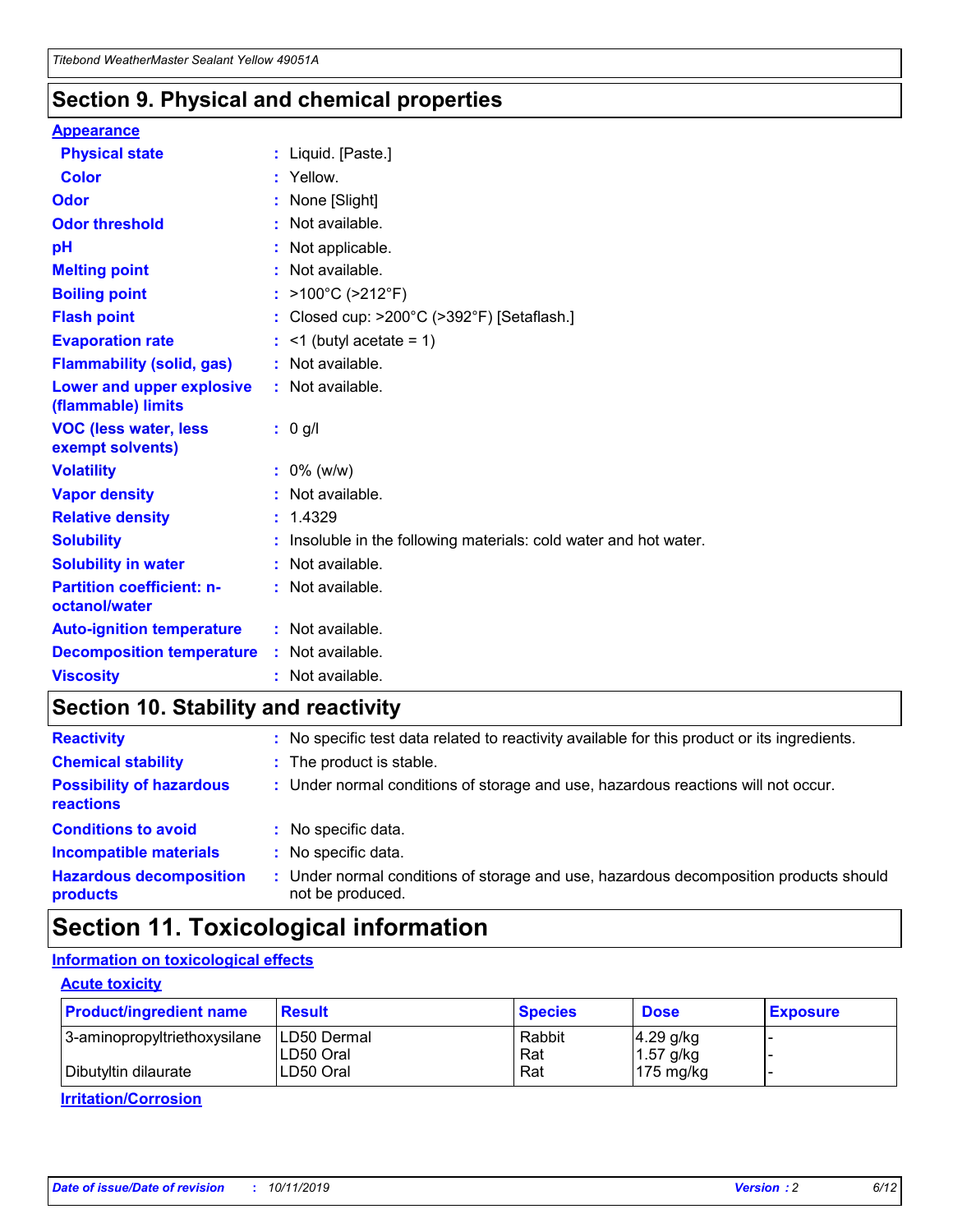## **Section 11. Toxicological information**

| <b>Product/ingredient name</b> | <b>Result</b>            | <b>Species</b> | <b>Score</b> | <b>Exposure</b>           | <b>Observation</b> |
|--------------------------------|--------------------------|----------------|--------------|---------------------------|--------------------|
| 3-aminopropyltriethoxysilane   | Eyes - Mild irritant     | Rabbit         |              | $100$ mg                  |                    |
|                                | Eyes - Severe irritant   | Rabbit         |              | 24 hours 750              |                    |
|                                |                          |                |              | ug                        |                    |
|                                | Skin - Severe irritant   | Rabbit         |              | 24 hours 5                | -                  |
| Dibutyltin dilaurate           | Eyes - Moderate irritant | Rabbit         |              | mq<br><b>24 hours 100</b> |                    |
|                                |                          |                |              | mg                        |                    |
|                                | Skin - Severe irritant   | Rabbit         |              | 500 mg                    |                    |

#### **Sensitization**

Not available.

#### **Mutagenicity**

Not available.

#### **Carcinogenicity**

Not available.

#### **Reproductive toxicity**

Not available.

#### **Teratogenicity**

Not available.

#### **Specific target organ toxicity (single exposure)**

Not available.

#### **Specific target organ toxicity (repeated exposure)**

| <b>Name</b>                                                                         |                                                                            | <b>Category</b>                                     | <b>Route of</b><br>exposure | <b>Target organs</b> |
|-------------------------------------------------------------------------------------|----------------------------------------------------------------------------|-----------------------------------------------------|-----------------------------|----------------------|
| Dibutyltin dilaurate                                                                |                                                                            | Category 1                                          |                             | respiratory system   |
| <b>Aspiration hazard</b><br>Not available.                                          |                                                                            |                                                     |                             |                      |
| <b>Information on the likely</b><br>routes of exposure                              | : Not available.                                                           |                                                     |                             |                      |
| <b>Potential acute health effects</b>                                               |                                                                            |                                                     |                             |                      |
| <b>Eye contact</b>                                                                  | : May cause eye irritation.                                                |                                                     |                             |                      |
| <b>Inhalation</b>                                                                   |                                                                            | : No known significant effects or critical hazards. |                             |                      |
| <b>Skin contact</b>                                                                 | : May cause skin irritation.                                               |                                                     |                             |                      |
| <b>Ingestion</b>                                                                    |                                                                            | : No known significant effects or critical hazards. |                             |                      |
| <b>Symptoms related to the physical, chemical and toxicological characteristics</b> |                                                                            |                                                     |                             |                      |
| <b>Eye contact</b>                                                                  | irritation<br>watering<br>redness                                          | : Adverse symptoms may include the following:       |                             |                      |
| <b>Inhalation</b>                                                                   | reduced fetal weight<br>increase in fetal deaths<br>skeletal malformations | : Adverse symptoms may include the following:       |                             |                      |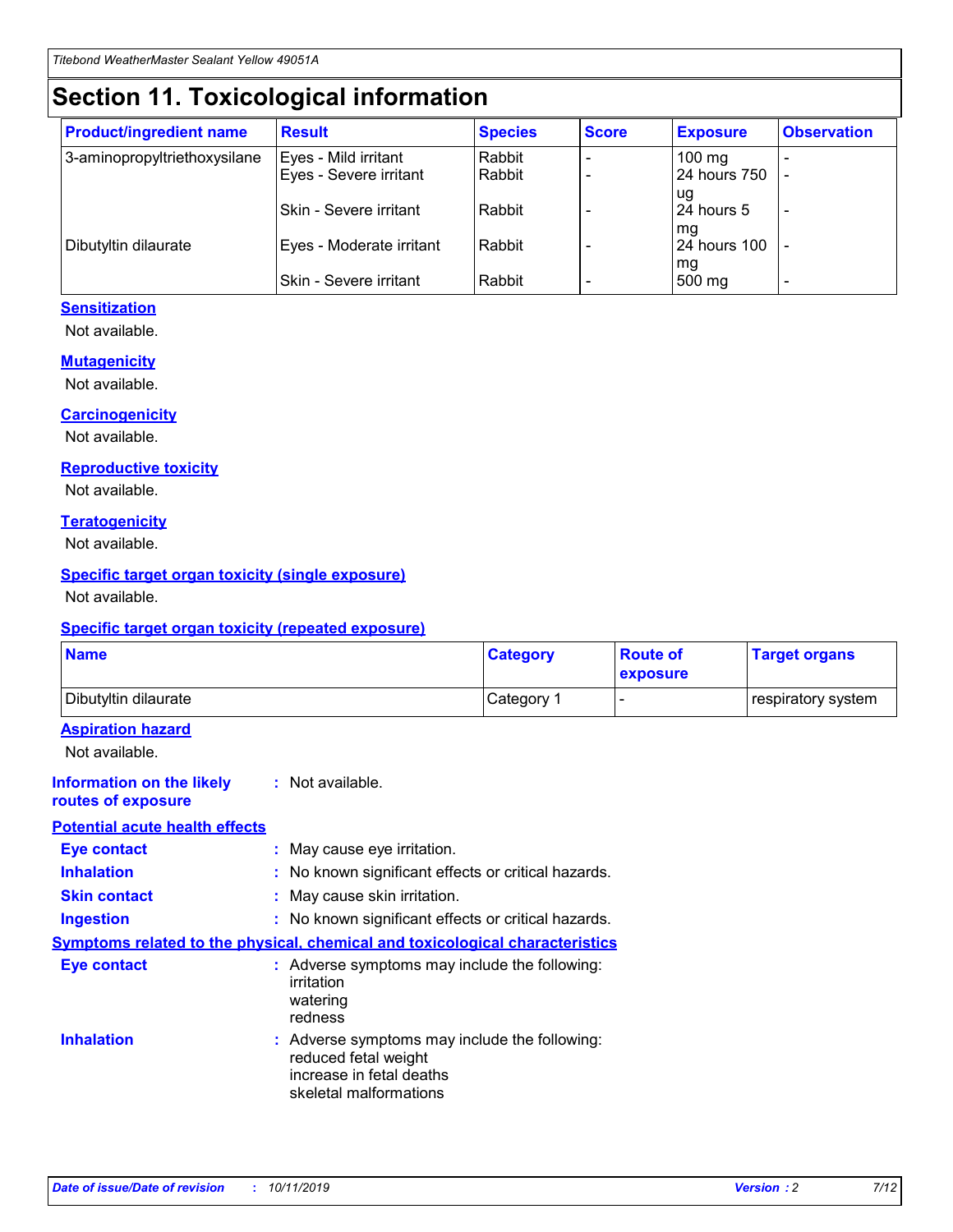*Titebond WeatherMaster Sealant Yellow 49051A*

## **Section 11. Toxicological information**

| <b>Skin contact</b>                     | : Adverse symptoms may include the following:<br>irritation<br>redness<br>reduced fetal weight<br>increase in fetal deaths<br>skeletal malformations |
|-----------------------------------------|------------------------------------------------------------------------------------------------------------------------------------------------------|
| <b>Ingestion</b>                        | : Adverse symptoms may include the following:<br>reduced fetal weight<br>increase in fetal deaths<br>skeletal malformations                          |
|                                         | Delayed and immediate effects and also chronic effects from short and long term exposure                                                             |
| <b>Short term exposure</b>              |                                                                                                                                                      |
| <b>Potential immediate</b><br>effects   | : Not available.                                                                                                                                     |
| <b>Potential delayed effects</b>        | : Not available.                                                                                                                                     |
| Long term exposure                      |                                                                                                                                                      |
| <b>Potential immediate</b><br>effects   | : Not available.                                                                                                                                     |
| <b>Potential delayed effects</b>        | : Not available.                                                                                                                                     |
| <b>Potential chronic health effects</b> |                                                                                                                                                      |
| Not available.                          |                                                                                                                                                      |
| <b>General</b>                          | Once sensitized, a severe allergic reaction may occur when subsequently exposed to<br>very low levels.                                               |
| <b>Carcinogenicity</b>                  | : No known significant effects or critical hazards.                                                                                                  |
| <b>Mutagenicity</b>                     | : No known significant effects or critical hazards.                                                                                                  |
| <b>Teratogenicity</b>                   | May damage the unborn child.                                                                                                                         |
| <b>Developmental effects</b>            | : No known significant effects or critical hazards.                                                                                                  |
| <b>Fertility effects</b>                | : May damage fertility.                                                                                                                              |
| <b>Numerical measures of toxicity</b>   |                                                                                                                                                      |
| <b>Acute toxicity estimates</b>         |                                                                                                                                                      |
| الملمانون بمللملة                       |                                                                                                                                                      |

Not available.

## **Section 12. Ecological information**

#### **Toxicity**

| <b>Product/ingredient name</b> | <b>Result</b>                     | <b>Species</b>                       | <b>Exposure</b> |
|--------------------------------|-----------------------------------|--------------------------------------|-----------------|
| Dibutyltin dilaurate           | Chronic EC10 > 2 mg/l Fresh water | Algae - Scenedesmus<br>I subspicatus | l 96 hours i    |

### **Persistence and degradability**

| <b>Product/ingredient name</b> | <b>Test</b>                                                                    | <b>Result</b>  |  | <b>Dose</b>       | <b>Inoculum</b>         |
|--------------------------------|--------------------------------------------------------------------------------|----------------|--|-------------------|-------------------------|
| Dibutyltin dilaurate           | OECD 301F<br>Ready<br>Biodegradability -<br>Manometric<br>Respirometry<br>Test | 23 % - 28 days |  |                   |                         |
| <b>Product/ingredient name</b> | <b>Aquatic half-life</b>                                                       |                |  | <b>Photolysis</b> | <b>Biodegradability</b> |
| Dibutyltin dilaurate           |                                                                                |                |  |                   | Inherent                |

### **Bioaccumulative potential**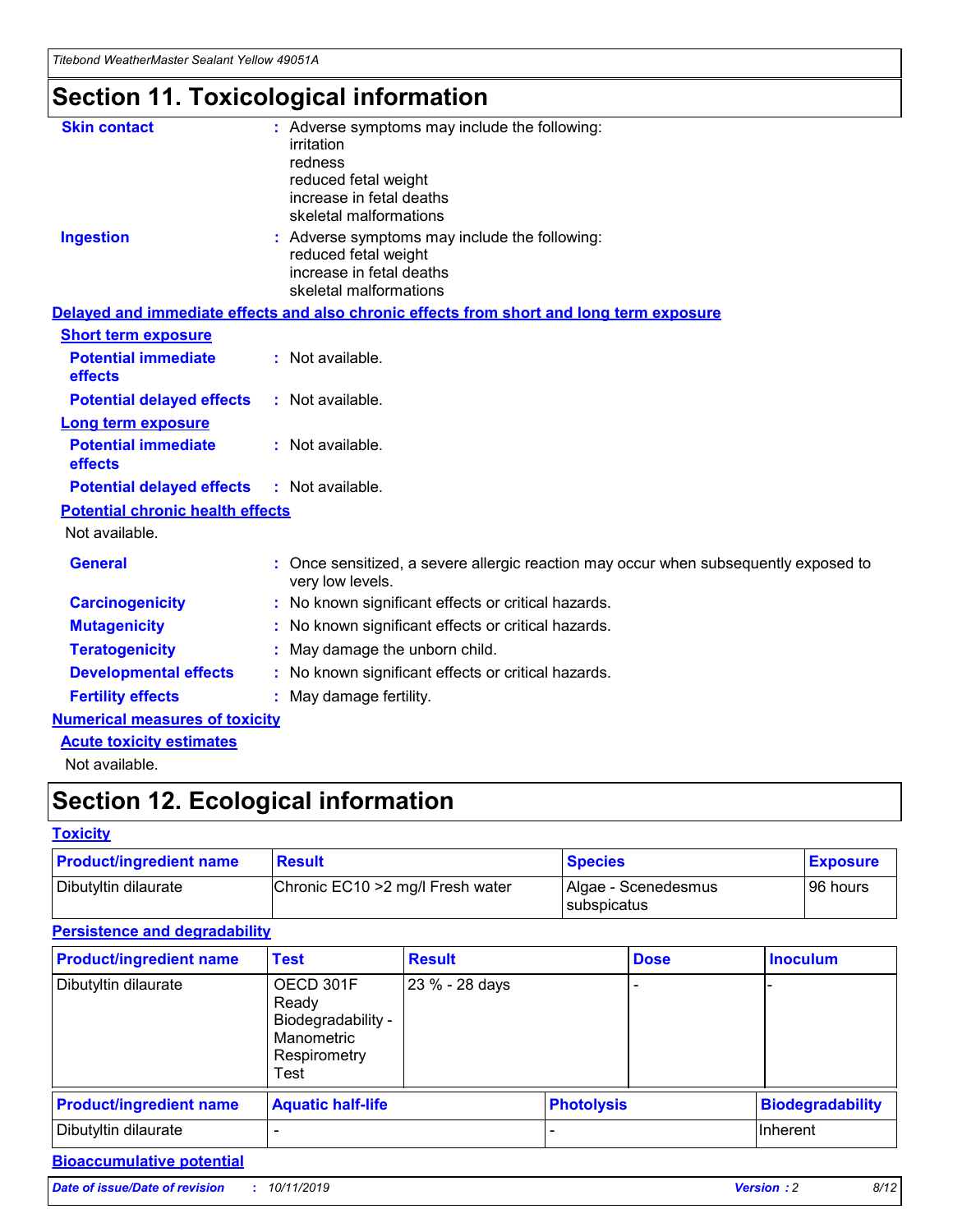## **Section 12. Ecological information**

| <b>Product/ingredient name</b>                       | ∣LoqP <sub>ow</sub> | <b>BCF</b>  | <b>Potential</b> |
|------------------------------------------------------|---------------------|-------------|------------------|
| 3-aminopropyltriethoxysilane<br>Dibutyltin dilaurate | 4.44                | 3.4<br>2.91 | low<br>low       |

#### **Mobility in soil**

| <b>Soil/water partition</b><br>coefficient (K <sub>oc</sub> ) | : Not available.                                    |
|---------------------------------------------------------------|-----------------------------------------------------|
| <b>Other adverse effects</b>                                  | : No known significant effects or critical hazards. |

### **Section 13. Disposal considerations**

| <b>Disposal methods</b> |  |  |
|-------------------------|--|--|

**Disposal methods** : The generation of waste should be avoided or minimized wherever possible. Disposal of this product, solutions and any by-products should at all times comply with the requirements of environmental protection and waste disposal legislation and any regional local authority requirements. Dispose of surplus and non-recyclable products via a licensed waste disposal contractor. Waste should not be disposed of untreated to the sewer unless fully compliant with the requirements of all authorities with jurisdiction. Waste packaging should be recycled. Incineration or landfill should only be considered when recycling is not feasible. This material and its container must be disposed of in a safe way. Care should be taken when handling emptied containers that have not been cleaned or rinsed out. Empty containers or liners may retain some product residues. Avoid dispersal of spilled material and runoff and contact with soil, waterways, drains and sewers.

## **Section 14. Transport information**

|                                      | <b>DOT</b><br><b>Classification</b> | <b>TDG</b><br><b>Classification</b> | <b>Mexico</b><br><b>Classification</b> | <b>ADR/RID</b>           | <b>IMDG</b>                  | <b>IATA</b>    |
|--------------------------------------|-------------------------------------|-------------------------------------|----------------------------------------|--------------------------|------------------------------|----------------|
| <b>UN number</b>                     | Not regulated.                      | Not regulated.                      | Not regulated.                         | Not regulated.           | Not regulated.               | Not regulated. |
| <b>UN proper</b><br>shipping name    |                                     |                                     |                                        |                          |                              |                |
| <b>Transport</b><br>hazard class(es) | $\qquad \qquad \blacksquare$        | $\qquad \qquad \blacksquare$        | $\overline{\phantom{a}}$               | $\overline{\phantom{a}}$ | $\overline{\phantom{a}}$     | $\blacksquare$ |
| <b>Packing group</b>                 | $\overline{\phantom{a}}$            |                                     |                                        |                          | $\qquad \qquad \blacksquare$ |                |
| <b>Environmental</b><br>hazards      | No.                                 | No.                                 | No.                                    | No.                      | No.                          | No.            |

## **Section 15. Regulatory information**

#### **U.S. Federal regulations**

#### **SARA 302/304**

#### **Composition/information on ingredients**

No products were found.

**SARA 304 RQ :** Not applicable.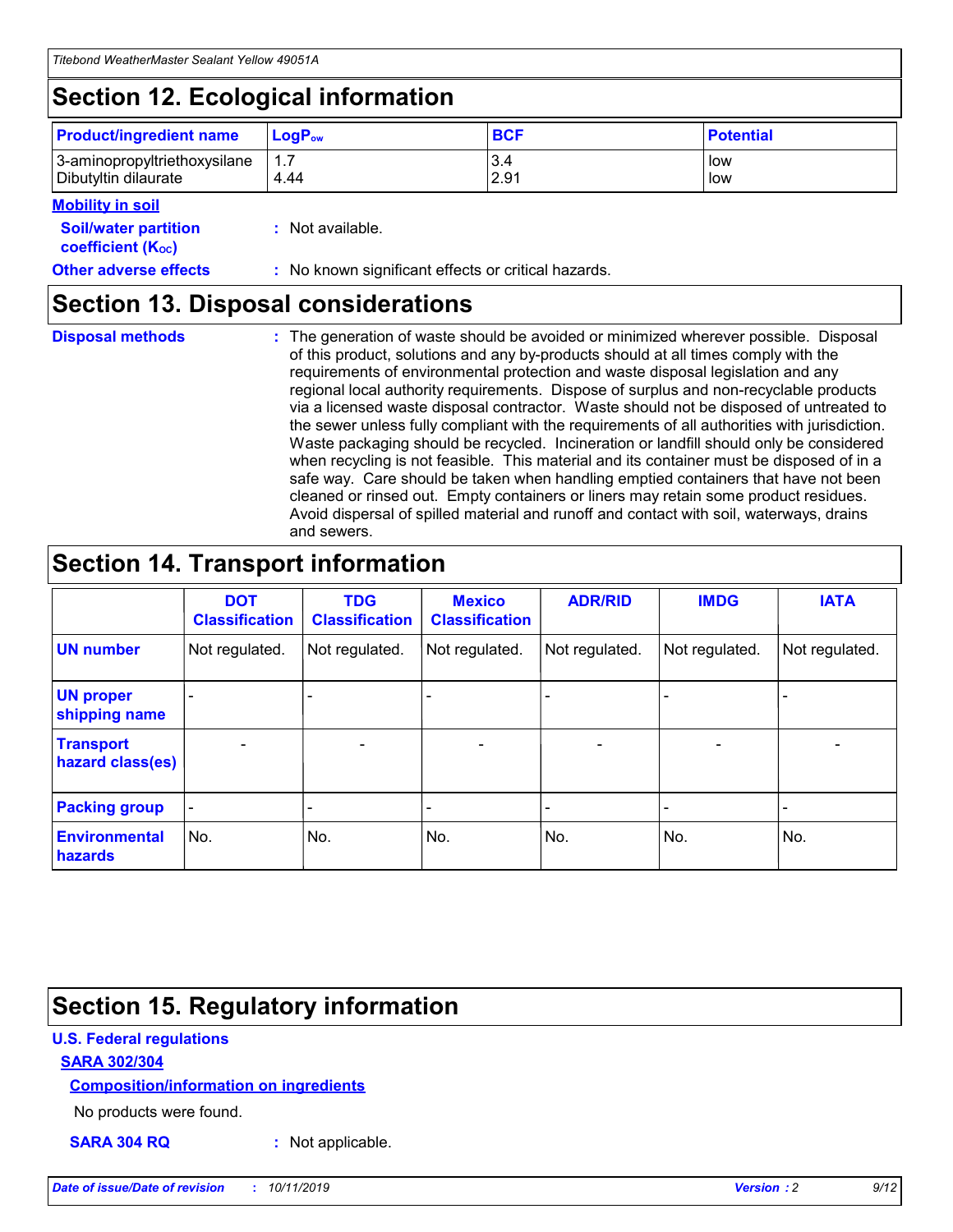## **Section 15. Regulatory information**

#### **SARA 311/312**

**Classification :** EYE IRRITATION - Category 2B SKIN SENSITIZATION - Category 1 TOXIC TO REPRODUCTION (Fertility) - Category 1B TOXIC TO REPRODUCTION (Unborn child) - Category 1B

#### **Composition/information on ingredients**

| <b>Name</b>                  | $\frac{9}{6}$ | <b>Classification</b>                                                                                            |
|------------------------------|---------------|------------------------------------------------------------------------------------------------------------------|
| 3-aminopropyltriethoxysilane | $\leq$ 3      | <b>FLAMMABLE LIQUIDS - Category 4</b><br><b>ACUTE TOXICITY (oral) - Category 4</b>                               |
|                              |               | SKIN IRRITATION - Category 2<br><b>EYE IRRITATION - Category 2A</b>                                              |
| Dibutyltin dilaurate         | ≤0.3          | ACUTE TOXICITY (oral) - Category 3<br>SKIN CORROSION - Category 1C                                               |
|                              |               | SERIOUS EYE DAMAGE - Category 1<br>SKIN SENSITIZATION - Category 1<br><b>GERM CELL MUTAGENICITY - Category 2</b> |
|                              |               | TOXIC TO REPRODUCTION (Fertility) - Category 1B<br>TOXIC TO REPRODUCTION (Unborn child) - Category 1B            |
|                              |               | SPECIFIC TARGET ORGAN TOXICITY (REPEATED<br>EXPOSURE) (respiratory system) - Category 1                          |

#### **State regulations**

| <b>Massachusetts</b> | : None of the components are listed. |
|----------------------|--------------------------------------|
| <b>New York</b>      | : None of the components are listed. |
| <b>New Jersey</b>    | : None of the components are listed. |
| <b>Pennsylvania</b>  | : None of the components are listed. |

#### **California Prop. 65**

**A** WARNING: This product can expose you to methanol, which is known to the State of California to cause birth defects or other reproductive harm. For more information go to www.P65Warnings.ca.gov.

| <b>Ingredient name</b> | No significant risk Maximum<br>level | acceptable dosage<br>level |
|------------------------|--------------------------------------|----------------------------|
| methanol               |                                      | Yes.                       |

#### **International regulations**

**Chemical Weapon Convention List Schedules I, II & III Chemicals** Not listed.

#### **Montreal Protocol**

Not listed.

**Stockholm Convention on Persistent Organic Pollutants**

Not listed.

### **UNECE Aarhus Protocol on POPs and Heavy Metals**

Not listed.

#### **Inventory list**

### **China :** All components are listed or exempted.

**United States TSCA 8(b) inventory :** All components are active or exempted.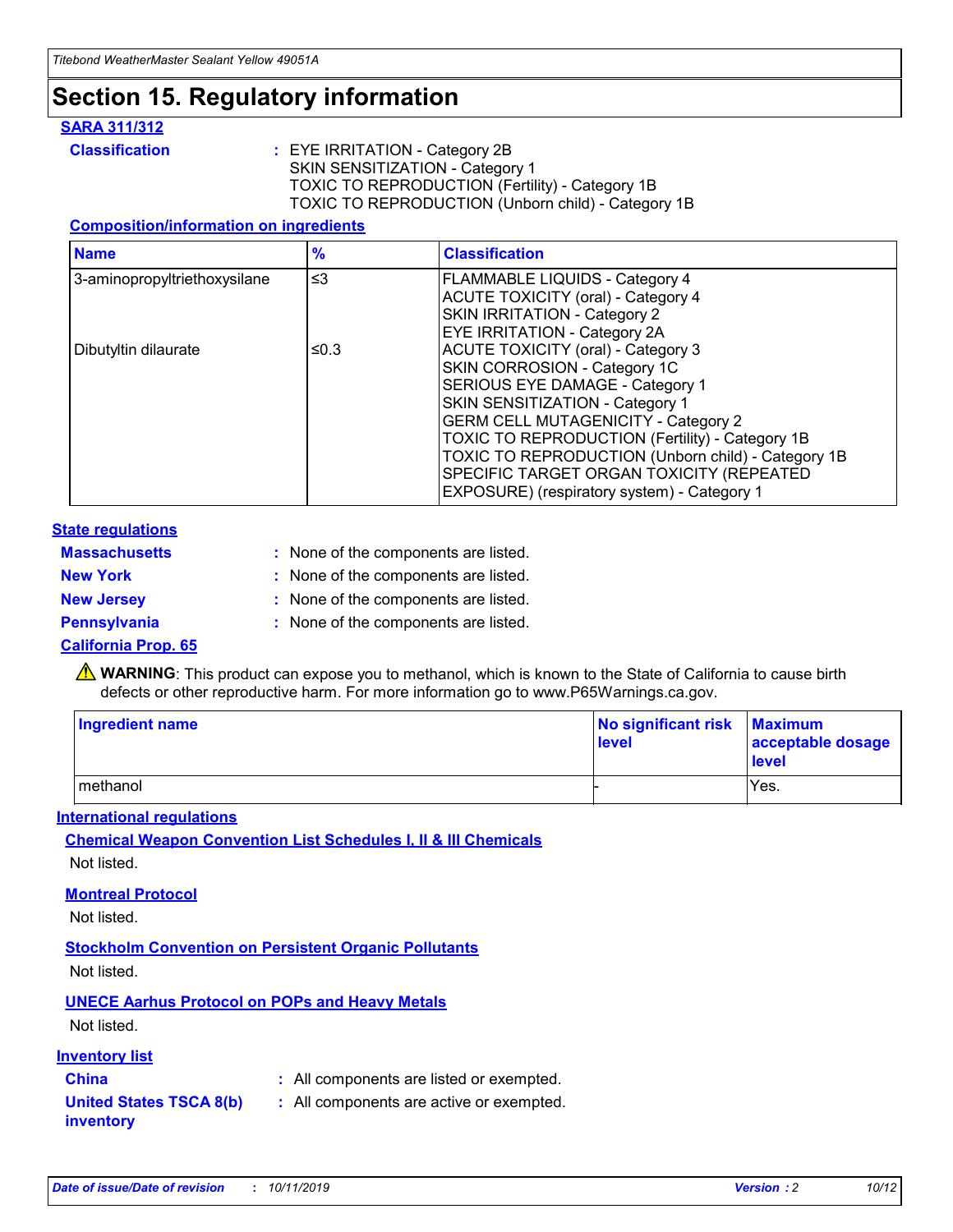## **Section 16. Other information**

**Hazardous Material Information System (U.S.A.)**



**Caution: HMIS® ratings are based on a 0-4 rating scale, with 0 representing minimal hazards or risks, and 4 representing significant hazards or risks. Although HMIS® ratings and the associated label are not required on SDSs or products leaving a facility under 29 CFR 1910.1200, the preparer may choose to provide them. HMIS® ratings are to be used with a fully implemented HMIS® program. HMIS® is a registered trademark and service mark of the American Coatings Association, Inc.**

**The customer is responsible for determining the PPE code for this material. For more information on HMIS® Personal Protective Equipment (PPE) codes, consult the HMIS® Implementation Manual.**

#### **National Fire Protection Association (U.S.A.)**



**Reprinted with permission from NFPA 704-2001, Identification of the Hazards of Materials for Emergency Response Copyright ©1997, National Fire Protection Association, Quincy, MA 02269. This reprinted material is not the complete and official position of the National Fire Protection Association, on the referenced subject which is represented only by the standard in its entirety.**

**Copyright ©2001, National Fire Protection Association, Quincy, MA 02269. This warning system is intended to be interpreted and applied only by properly trained individuals to identify fire, health and reactivity hazards of chemicals. The user is referred to certain limited number of chemicals with recommended classifications in NFPA 49 and NFPA 325, which would be used as a guideline only. Whether the chemicals are classified by NFPA or not, anyone using the 704 systems to classify chemicals does so at their own risk.**

#### **Procedure used to derive the classification**

|                                                                                                                    | <b>Classification</b>                                                                                                                                                                                                                                                                                                                                                                                                                                                                                                                                         | <b>Justification</b>                                                     |
|--------------------------------------------------------------------------------------------------------------------|---------------------------------------------------------------------------------------------------------------------------------------------------------------------------------------------------------------------------------------------------------------------------------------------------------------------------------------------------------------------------------------------------------------------------------------------------------------------------------------------------------------------------------------------------------------|--------------------------------------------------------------------------|
| EYE IRRITATION - Category 2B<br>SKIN SENSITIZATION - Category 1<br>TOXIC TO REPRODUCTION (Fertility) - Category 1B | TOXIC TO REPRODUCTION (Unborn child) - Category 1B                                                                                                                                                                                                                                                                                                                                                                                                                                                                                                            | Expert judgment<br>Expert judgment<br>Expert judgment<br>Expert judgment |
| <b>History</b>                                                                                                     |                                                                                                                                                                                                                                                                                                                                                                                                                                                                                                                                                               |                                                                          |
| Date of printing                                                                                                   | : 4/22/2022                                                                                                                                                                                                                                                                                                                                                                                                                                                                                                                                                   |                                                                          |
| Date of issue/Date of<br>revision                                                                                  | : 10/11/2019                                                                                                                                                                                                                                                                                                                                                                                                                                                                                                                                                  |                                                                          |
| Date of previous issue                                                                                             | : 10/16/2020                                                                                                                                                                                                                                                                                                                                                                                                                                                                                                                                                  |                                                                          |
| <b>Version</b>                                                                                                     | $\therefore$ 2                                                                                                                                                                                                                                                                                                                                                                                                                                                                                                                                                |                                                                          |
| <b>Key to abbreviations</b>                                                                                        | $:$ ATE = Acute Toxicity Estimate<br><b>BCF</b> = Bioconcentration Factor<br>GHS = Globally Harmonized System of Classification and Labelling of Chemicals<br>IATA = International Air Transport Association<br>IBC = Intermediate Bulk Container<br><b>IMDG = International Maritime Dangerous Goods</b><br>LogPow = logarithm of the octanol/water partition coefficient<br>MARPOL = International Convention for the Prevention of Pollution From Ships, 1973<br>as modified by the Protocol of 1978. ("Marpol" = marine pollution)<br>UN = United Nations |                                                                          |